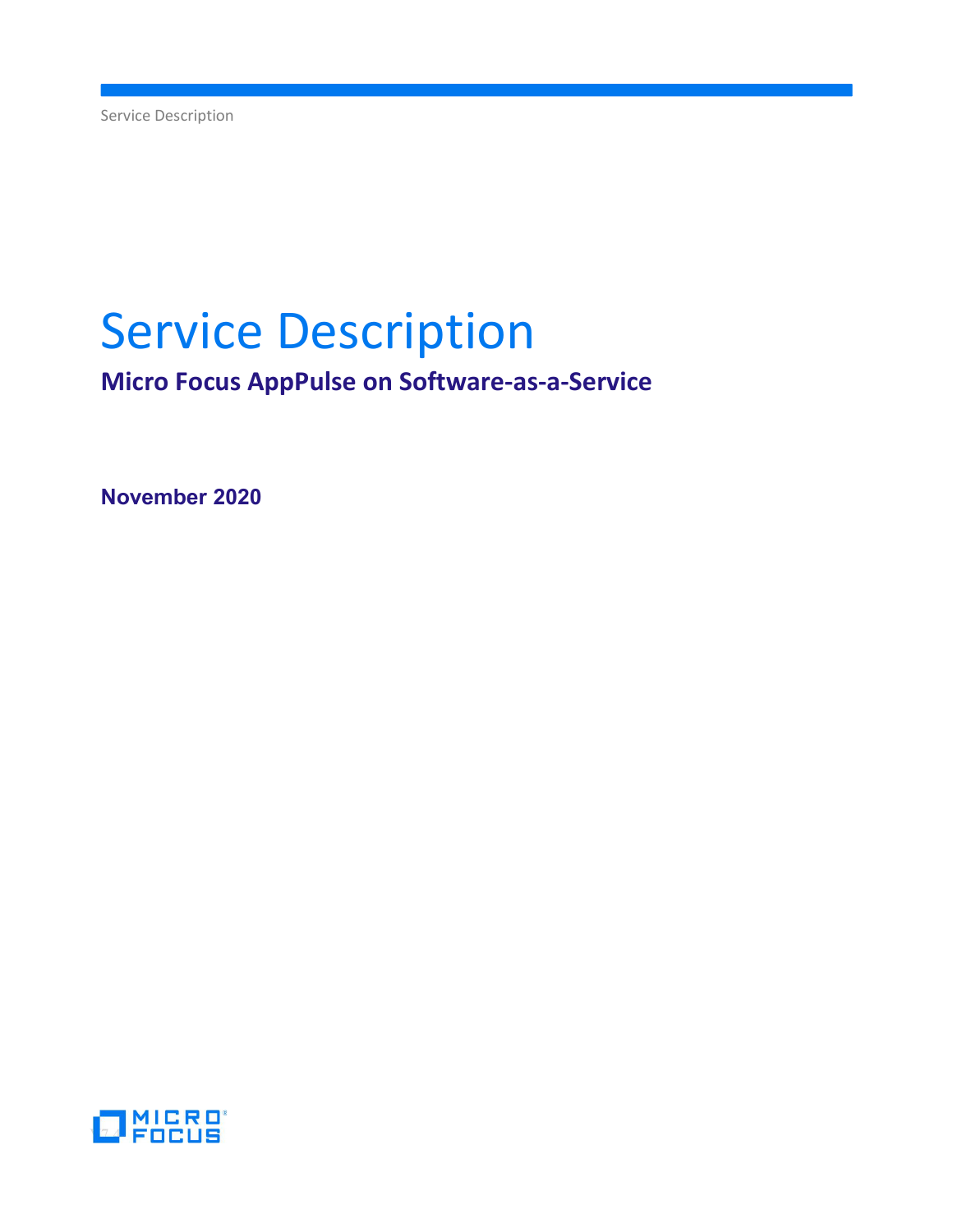# **Contents**

"This Service Description describes the components and services included in Micro Focus AppPulse on Softwareas-a-Service (which also may be referred to as "SaaS"). Unless otherwise agreed to in writing this Service Description is subject to the Micro Focus Customer Terms for Software-as-a-Service or the applicable Micro Focus Pass-Through Terms and represents the only binding terms governing Micro Focus International plc and its affiliates ("Micro Focus") respective obligations regarding its provision of this SaaS to the end-user customer. Any other descriptions of the features and functions of the SaaS, public statements, including advertisements, shall not be deemed as additional features or functionalities that Micro Focus is required to deliver."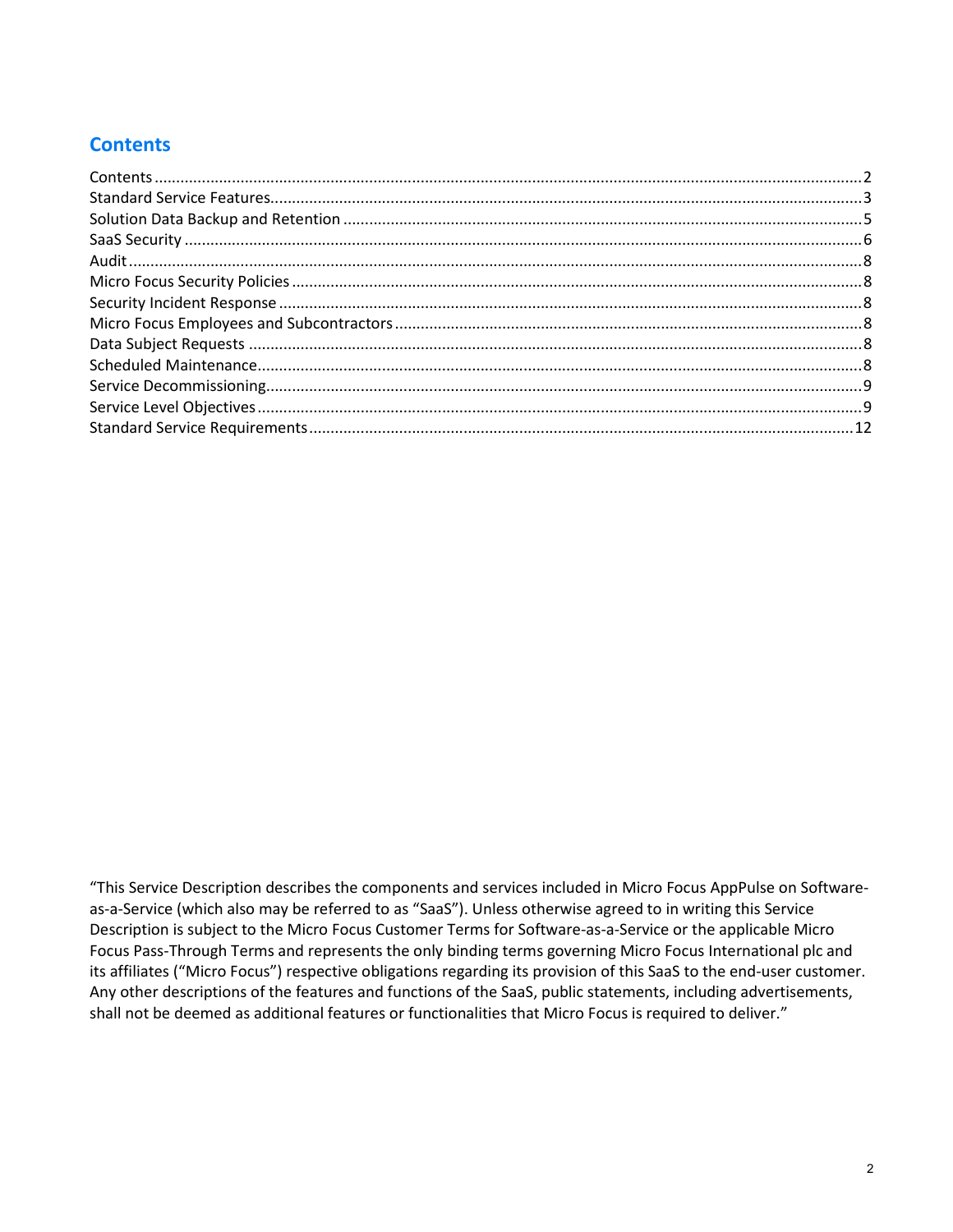# Standard Service Features

## High Level Summary

The AppPulse Suite is a cloud-based enterprise Application Performance Monitoring solution that automates and accelerates the process by which application teams deliver and adapt user-focused applications.

## Micro Focus AppPulse Suite consists of:

- Micro Focus AppPulse Active: Monitors the end-user experience using synthetic transactions.
- Micro Focus AppPulse POPs (Point of Presence): Optional component that provides information on the experience of the end users of your applications in multiple locations.

This section defines what is included in the standard service of the offering provided by Micro Focus during the SaaS Order term. Unless otherwise specified, AppPulse refers to AppPulse Active, and AppPulse POPs.

## SaaS Operational Services

| <b>Operational Services</b>          |   |
|--------------------------------------|---|
| <b>LDAP Integration</b>              |   |
| <b>Single Sign-on Support</b>        | O |
| <b>External Integrations Support</b> | Ω |
| $\checkmark$ = Included              |   |
| $O =$ Optional for a fee             |   |

## Architecture Components

Micro Focus AppPulse on SaaS is multitenant, meaning that each customer of this SaaS offering receives its own segregated tenant in a multitenant environment.

Micro Focus AppPulse Active consists of three (3) parts:

- A web based platform with an interface for management and reporting
- Access to a global network of POPs that customer may choose to utilize to monitor their application.
- A Micro Focus provided agent, installed by customer, to monitor the application in real-time from inside the customer's firewall or other locations

Micro Focus AppPulse POP is an optional component that provides information on the experience of the end users of your applications in multiple locations. Micro Focus operates a global network of POPs that Customer may utilize to provide global visibility outside the customers' firewall. Optionally, Customer may install, configure and manage AppPulse POP Agents at any location of the customers' choice. These locations must be able to access the central console hosted by Micro Focus on the internet.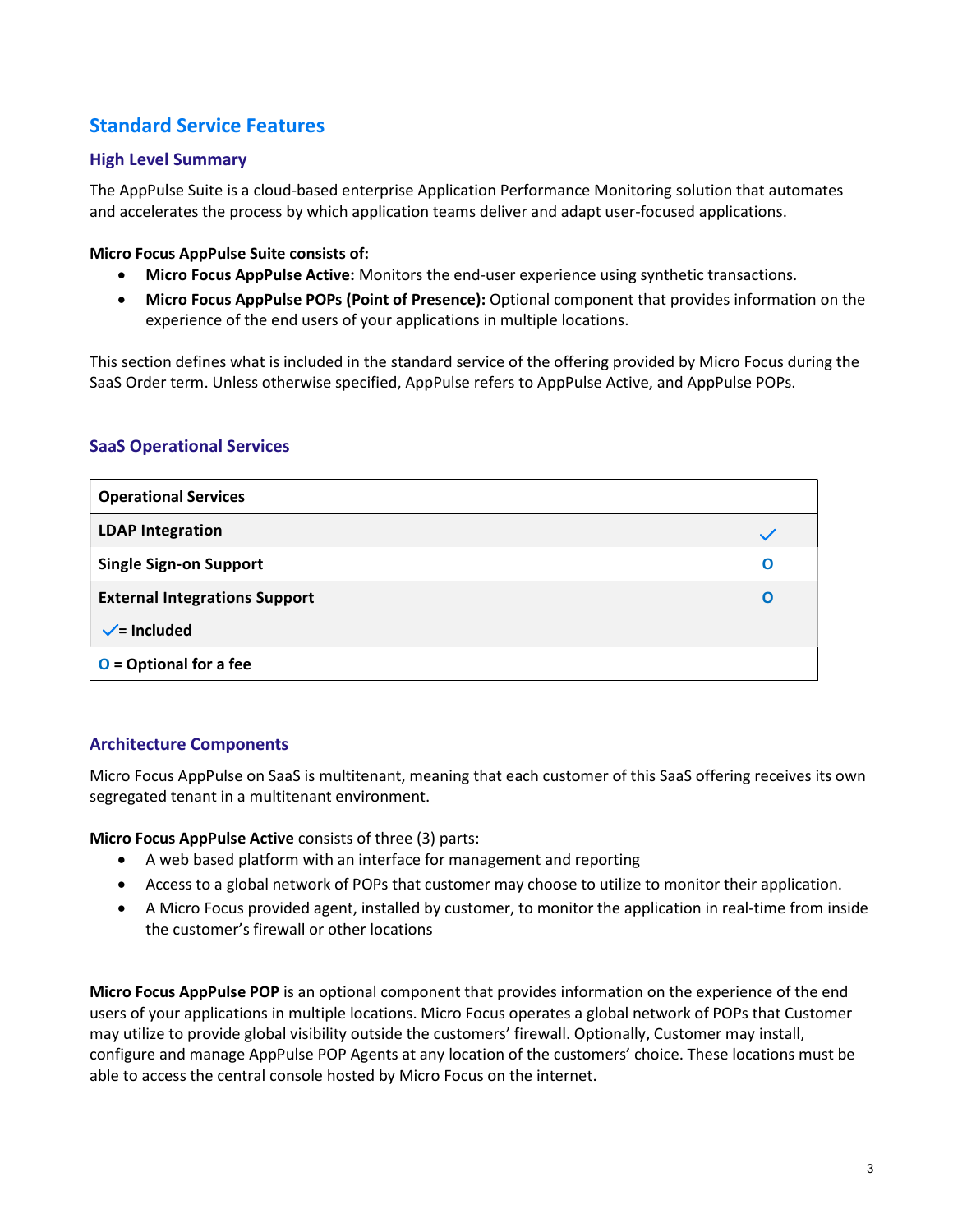These locations run a script to emulate user actions and report the results back to the management console. The default interval for script execution is 15 minutes. For Micro Focus operated POPs, Micro Focus reserves the right to interrupt service for scheduled interval frequency higher than what has been purchased. Micro Focus does not operate or install onsite components on behalf of the Customer.

## Application Administration

The Customer will access the Micro Focus AppPulse application using a web browser and the URL provided to them. Once securely logged in, the Customer can perform administrative tasks such as user management, application monitors configuration, private POP integration, scripting and instrumentation.

## Service Components

The Customer may contact Micro Focus through a variety of methods such as online support tickets or telephone. The Micro Focus Support Team will either provide support to the Customer directly or coordinate delivery of this support.

Online support is available at: https://home.software.microfocus.com/myaccount

Product support is available from the Micro Focus Micro Focus AppPulse on SaaS Community at: https://community.microfocus.com/t5/AppPulse-User-Discussions/bd-p/AppPulse\_Discussions

Micro Focus staffs and maintains a 24x7x365 Service Operations Center, which will be the single point of contact for all issues related to the support for Micro Focus AppPulse on SaaS Service for the Customer. The customer will maintain a list of authorized users who may contact Micro Focus for support. The customer's authorized users may contact Micro Focus for support via the Web portal or telephone 24 hours a day, 7 days a week.

#### Activity

| <b>Customer Success Manager</b>                                                                                                                                   |  |
|-------------------------------------------------------------------------------------------------------------------------------------------------------------------|--|
| <b>Email and Online Notifications</b>                                                                                                                             |  |
| <b>Version Updates</b><br>Major version updates. Notification period according to notification timelines via email, release<br>notes and help resources available |  |
| 99.9 % Availability SLO                                                                                                                                           |  |
| $\checkmark$ = Included                                                                                                                                           |  |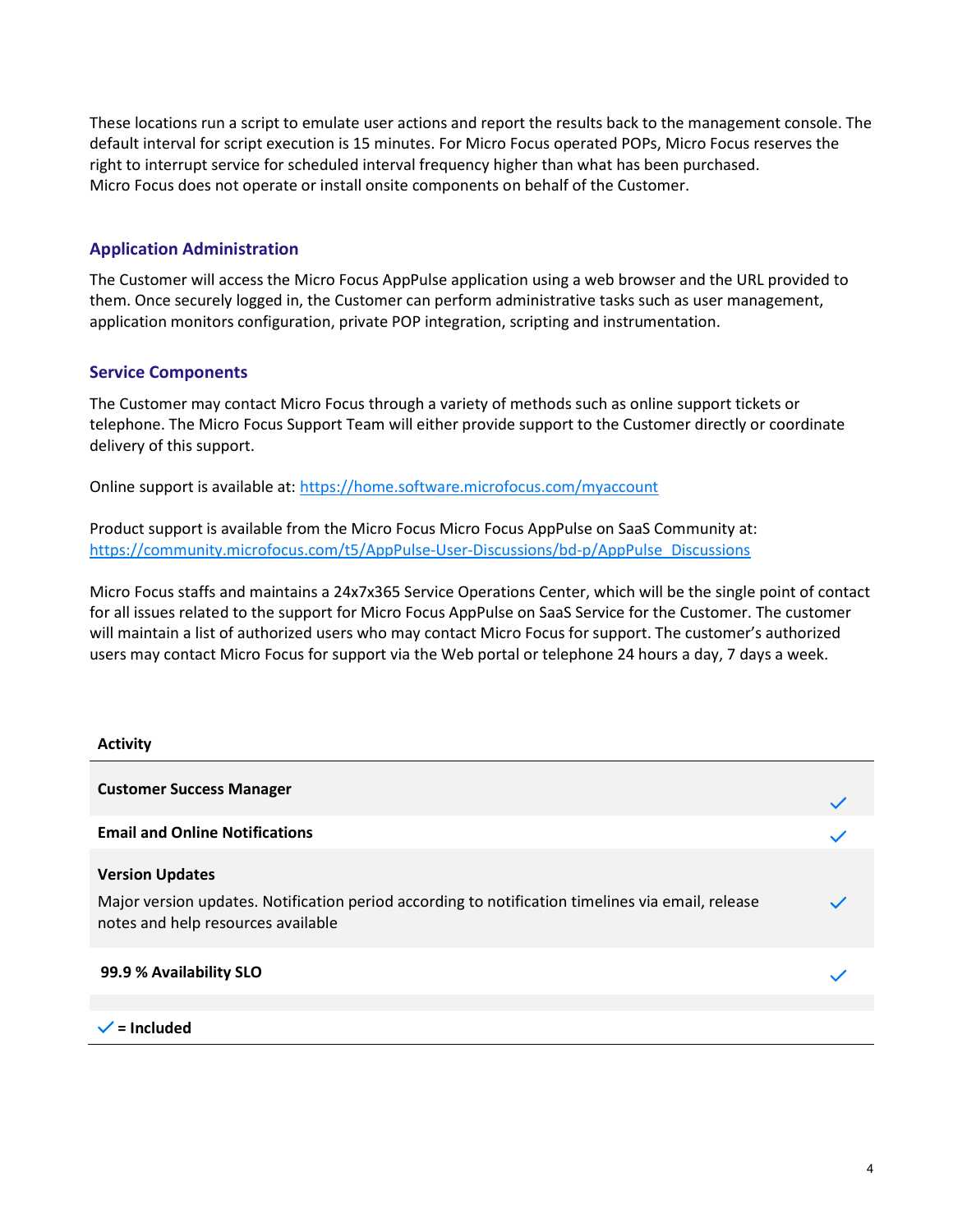## Service Monitoring

Micro Focus monitors Micro Focus AppPulse on SaaS solution components 24x7 availability. Micro Focus uses a centralized notification system to deliver proactive communications about application changes, outages and scheduled maintenance. Alerts and notifications are available to the Customer online at: https://home.software.microfocus.com/myaccount

## Capacity and Performance Management

The architecture allows for addition of capacity to applications, databases and storage.

#### Operational Change Management

Micro Focus follows a set of standardized methodologies and procedures for efficient and prompt handling of changes to SaaS infrastructure and application, which enables beneficial changes to be made with minimal disruption to the service.

# Solution Data Backup and Retention

The data backup and retention described in this section are part of Micro Focus's overall business continuity management practices designed to attempt to recover availability to Customer of Micro Focus AppPulse on SaaS and access to the Micro Focus AppPulse on SaaS Customer data, following an outage or similar loss of service.

The following types of Customer-specific data are included in the Micro Focus AppPulse on SaaS database that resides in the Micro Focus SaaS environment:

Configuration information for any installed or utilized data collectors (for instance, which BPM locations you have chosen, and which scripts run at these locations)

- Customer-authorized user details (for instance, which users have permitted access to the console)
- BPM scripts
- Resulting information collected during monitoring (experience data from all your data collectors)
- Alerts, reports and dashboards that have been configured

The Data Backup Frequency is one (1) day and Micro Focus performs that daily backup of the Micro Focus AppPulse on SaaS database (including configuration data). The Backup Retention Time is seven (7) days, meaning Micro Focus retains each daily backup for the most recent seven (7) days ("Data Retention Time").

Micro Focus's standard storage and backup measures are Micro Focus's only responsibility regarding the retention of this data, despite any assistance or efforts provided by Micro Focus to recover or restore Customer's data. Customer may request via a service request for Micro Focus to attempt to restore such data from Micro Focus's most current backup. Micro Focus will be unable to restore any data not included in the database (not properly entered by the user, or lost or corrupted etc.) at the time of backup or if Customer´s request comes after the Data Retention Time of such backup.

#### Disaster Recovery

1. Business Continuity Plan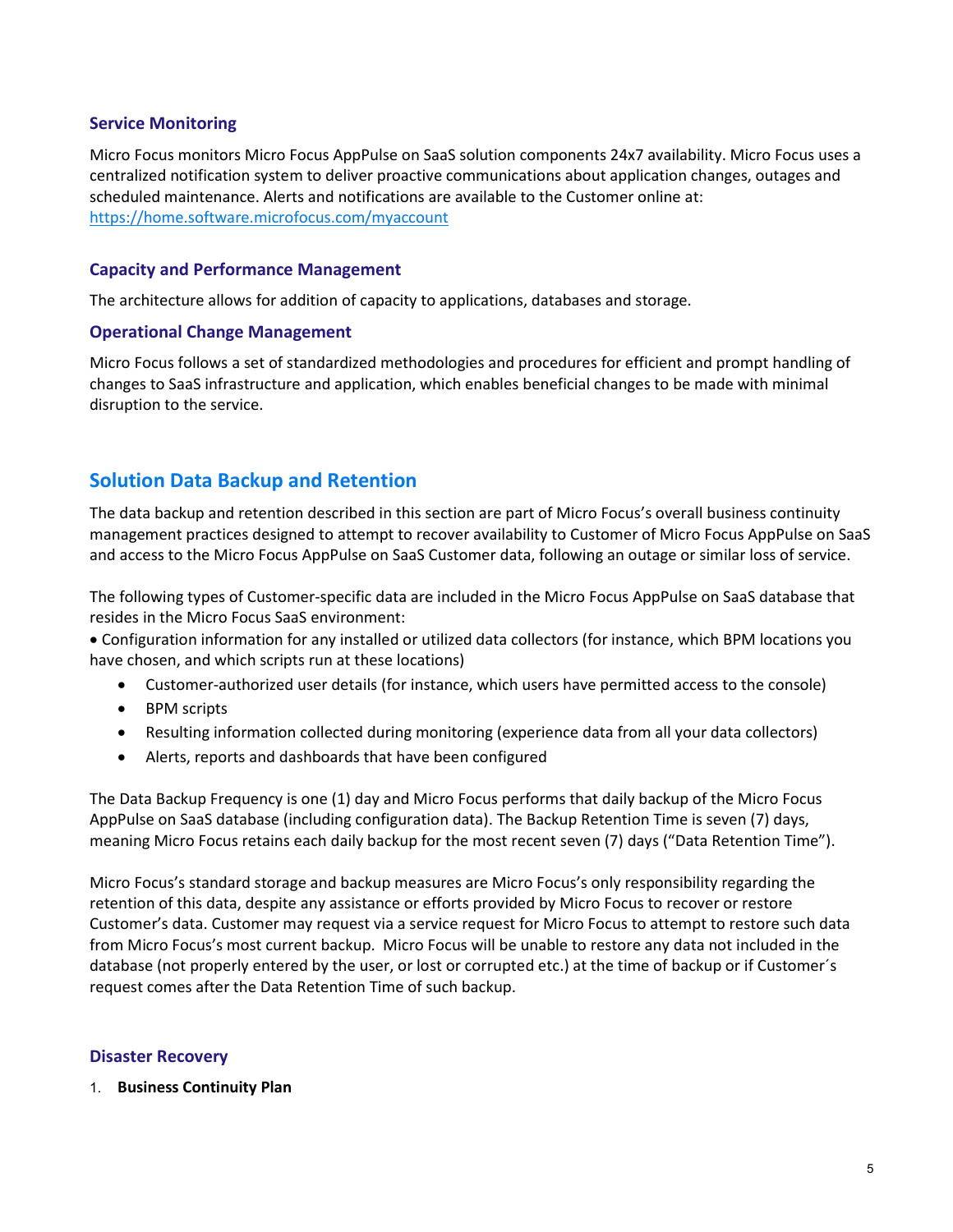Micro Focus SaaS continuously evaluates different risks that might affect the integrity and availability of Micro Focus SaaS. As part of this continuous evaluation, Micro Focus SaaS develops policies, standards and processes that are implemented to reduce the probability of a continuous service disruption. Micro Focus documents its processes in a business continuity plan ("BCP") which includes a disaster recovery plan ("DRP"). Micro Focus utilizes the BCP to provide core Micro Focus SaaS and infrastructure services with minimum disruption. The DRP includes a set of processes that Micro Focus SaaS implements and tests Micro Focus SaaS recovery capabilities to reduce the probability of a continuous service interruption in the event of a service disruption.

#### 2. Backups

Micro Focus SaaS performs both on-site and off-site backups with a 24 hours recovery point objective (RPO). Backup cycle occurs daily where a local copy of production data is replicated on-site between two physically separated storage instances. The backup includes a snapshot of production data along with an export file of the production database. The production data is then backed up at a remote site. Micro Focus uses storage and database replication for its remote site backup process. The integrity of backups are validated by (1) real time monitoring of the storage snapshot process for system errors, (2) validating CHECKSUM at the end of a backup process to assure the same number of bits exists on both source and destination storage systems, and (3) and annual restoration of production data from an alternate site to validate both data and restore flows integrity.

# SaaS Security

Micro Focus maintains an information and physical security program designed to protect the confidentiality, availability and integrity of Customer Personal Data and confidential information (the "Micro Focus Security Program").

## Technical and Organizational Measures

This section describes Micro Focus´s standard technical and organizational measures, controls and procedures, which are intended to help protect the Customer-provided SaaS Data.

Micro Focus regularly tests and monitors the effectiveness of its controls and procedures. No security measures are or can be completely effective against all security threats, present and future, known and unknown. The measures set forth in this section may be modified by Micro Focus, but represent a minimum standard. Customer remains responsible for determining the sufficiency of these measures.

## Physical Access Controls

Micro Focus maintains physical security standards designed to prohibit unauthorized physical access to the Micro Focus equipment and facilities used to provide SaaS and include Micro Focus data centers and data centers operated by third parties. This is accomplished through the following practices:

- presence of on-site security personnel on a 24x7 basis;
- use of intrusion detection systems;
- use of video cameras on access points and along perimeter;
- Micro Focus employees, subcontractors and authorized visitors are issued identification cards that must be worn while on premises;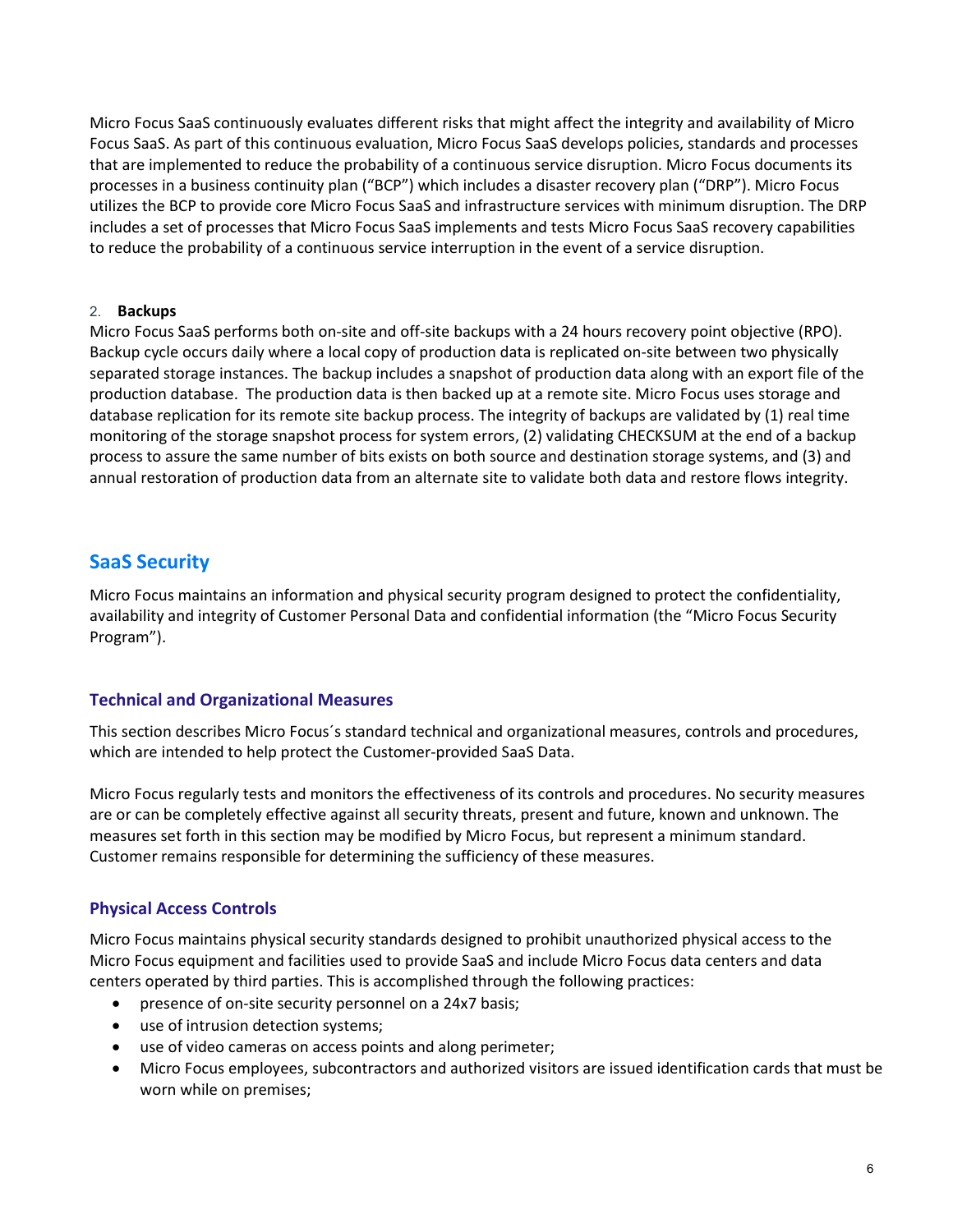- monitoring access to Micro Focus facilities, including restricted areas and equipment within facilities;
- securing equipment hosting Customer-provided SaaS Data in designated caged areas; and maintaining an audit trail of access.

## Access Controls

Micro Focus maintains the following standards for access controls and administration designed to make Customer-provided SaaS Data accessible only by authorized Micro Focus personnel who have a legitimate business need for such access:

- secure user identification and authentication protocols;
- authentication of Micro Focus personnel in compliance with Micro Focus standards and in accordance with ISO27001 requirements for segregation of duties;
- Customer provided SaaS data is accessible only by authorized Micro Focus personnel who have a legitimate business need for such access, with user authentication, sign-on and access controls;
- employment termination or role change is conducted in a controlled and secured manner;
- administrator accounts should only be used for the purpose of performing administrative activities;
- each account with administrative privileges must be traceable to a uniquely-identifiable individual;
- all access to computers and servers must be authenticated and within the scope of an employee's job function;
- collection of information that can link users to actions in the Micro Focus SaaS environment;
- collection and maintenance of log audits for the application, OS, DB, network and security devices according to the baseline requirements identified;
- restriction of access to log information based on user roles and the "need-to-know;" and
- prohibition of shared accounts.

## Availability Controls

Micro Focus´s business continuity management process includes a rehearsed method of restoring the ability to supply critical services upon a service disruption. Micro Focus's continuity plans cover operational shared infrastructure such as remote access, active directory, DNS services, and mail services. Monitoring systems are designed to generate automatic alerts that notify Micro Focus of events such as a server crash or disconnected network.

Controls regarding disruption prevention include:

- uninterruptible power supplies (UPS) and backup power generators;
- at least two independent power supplies in the building; and
- robust external network connectivity infrastructure.

#### Data Segregation

Micro Focus SaaS environments are segregated logically by Micro Focus SaaS access control mechanisms. Internet-facing devices are configured with a set of access control lists (ACLs), which are designed to prevent unauthorized access to internal networks. Micro Focus uses security solutions on the perimeter level such as: firewalls, IPS/IDS, proxies and content based inspection in order to detect hostile activity in addition to monitoring the environment's health and availability.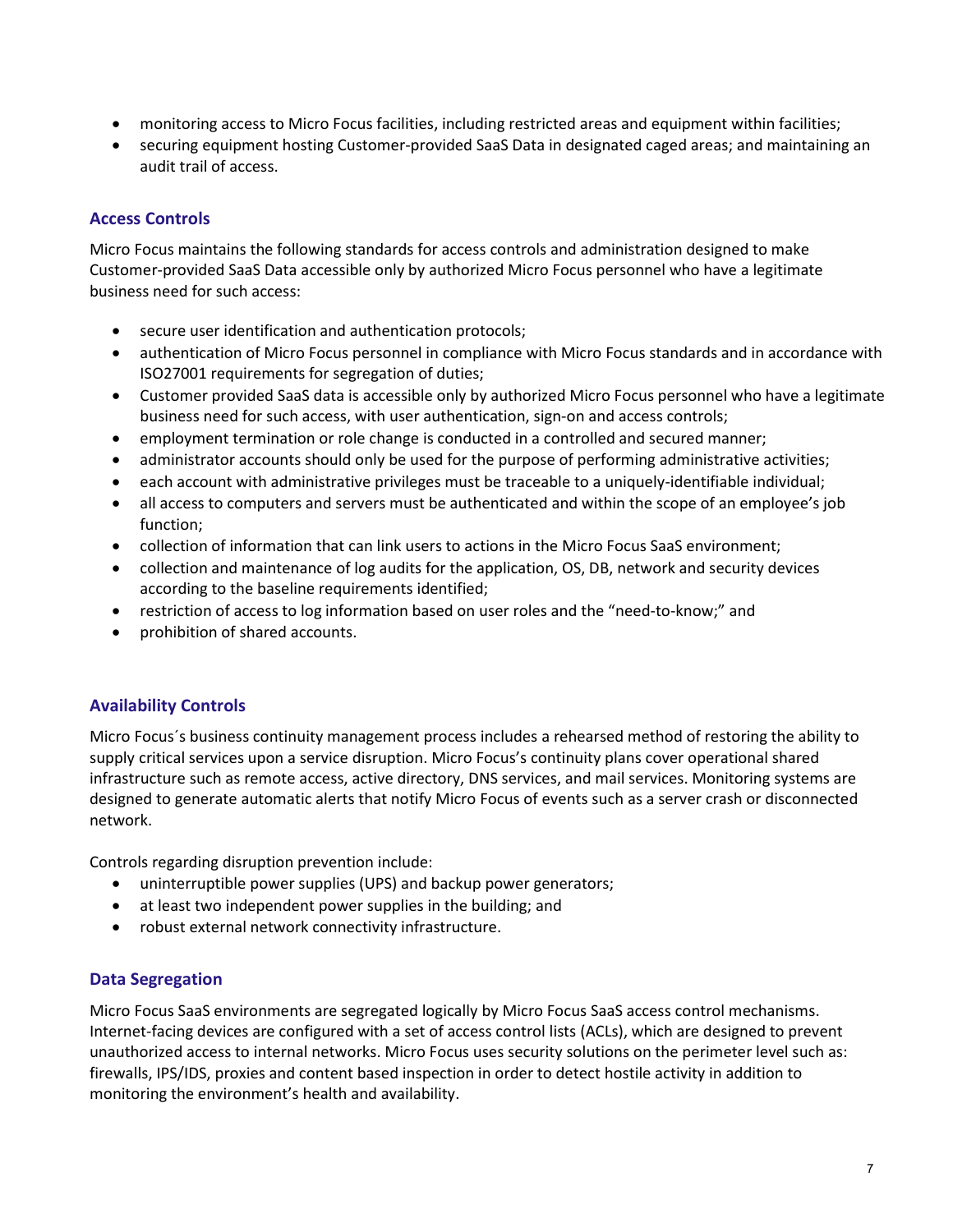## Data Encryption

Micro Focus SaaS uses industry standard techniques to encrypt Customer-provided SaaS Data in transit. All inbound and outbound traffic to the external network is encrypted.

## Audit

Micro Focus appoints an independent third party to conduct an annual audit of the applicable policies used by Micro Focus to provide the applicable Micro Focus AppPulse on SaaS solution. A summary report or similar documentation will be provided to Customer upon request. Subject to the execution of Micro Focus's standard confidentiality agreement, Micro Focus agrees to respond to a reasonable industry standard information security questionnaire concerning its information and physical security program specific to Micro Focus SaaS provided pursuant to the applicable Supporting Material no more than once per year. Such information security questionnaire will be considered Micro Focus Confidential Information.

## Micro Focus Security Policies

Micro Focus conducts annual reviews of its policies around the delivery of SAAS against ISO 27001, which includes controls derived from ISO 27034 – "Information Technology – Security Techniques – Application Security". Micro Focus regularly re-evaluates and updates its information and physical security program as the industry evolves, new technologies emerge or new threats are identified.

## Security Incident Response

In the event Micro Focus confirms a security incident resulted in the loss, unauthorized disclosure or alteration of Customer-provided SaaS Data ("Security Incident"), Micro Focus will notify Customer of the Security Incident and work to mitigate the impact of such Security Incident. Should Customer believe that there has been unauthorized use of Customer's account, credentials, or passwords, Customer must immediately notify Micro Focus Security Operations Center via softwaresoc@microfocus.com.

## Micro Focus Employees and Subcontractors

Micro Focus requests that all employees involved in the processing of Customer-provided SaaS Data are authorized personnel with a need to access the Customer-provided SaaS Data, are bound by appropriate confidentiality obligations and have undergone appropriate training in the protection of customer data. Micro Focus requests that any affiliate or third party subcontractor involved in processing Customer-provided SaaS Data enters into a written agreement with Micro Focus, which includes confidentiality obligations substantially similar to those contained herein and appropriate to the nature of the processing involved.

## Data Subject Requests

Micro Focus will, within three (3) business days of receipt, refer to Customer any queries from data subjects in connection with Customer-provided SaaS Data.

## Scheduled Maintenance

To enable Customers to plan for scheduled maintenance by Micro Focus, Micro Focus reserves predefined timeframes to be used on an as-needed basis. Micro Focus reserves a weekly two (2) hours window (Sunday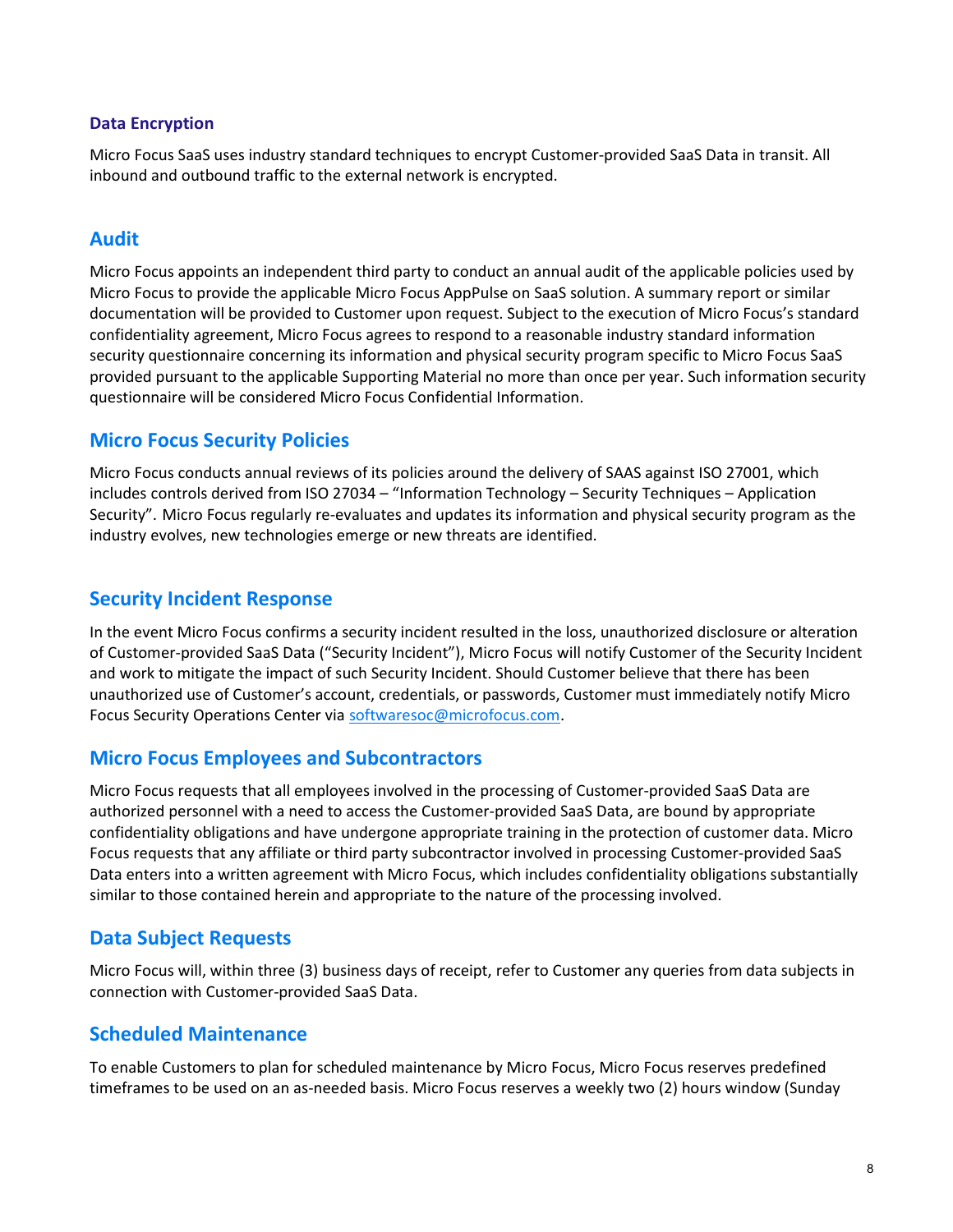00:00 to 02:00 Pacific Standard Time) and one (1) monthly four (4) hour window (Sunday in the 00:00 to 08:00 Pacific Standard Time block). These windows will be used on an as-needed basis.

Planned windows will be scheduled at least two (2) weeks in advance when Customer action is required, or at least four (4) days in advance otherwise.

## Scheduled Version Updates

 "SaaS Upgrades" are defined as both major version updates, minor version updates and binary patches applied by Micro Focus to Customer's Micro Focus AppPulse on SaaS solution in production. These may or may not include new features or enhancements. Micro Focus determines whether and when to develop, release and apply any SaaS Upgrade.

Customer is entitled to SaaS Upgrades as part of Micro Focus AppPulse on SaaS service unless the SaaS Upgrade introduces new functionality that Micro Focus offers on an optional basis for an additional fee.

Micro Focus determines whether and when to apply a SaaS Upgrade to Customer's Micro Focus AppPulse on SaaS solution. Unless Micro Focus anticipates a service interruption due to a SaaS Upgrade, Micro Focus may implement a SaaS Upgrade at any time without notice to Customer. Micro Focus aims to use the Scheduled Maintenance windows defined herein to apply SaaS Upgrades. Customer may be required to cooperate in achieving a SaaS Upgrade that Micro Focus determines in its discretion is critical for the availability, performance or security of Micro Focus AppPulse on SaaS solution.

## Service Decommissioning

Customer may cancel Micro Focus SaaS by providing Micro Focus with sixty (60) days written notice prior to the expiration of the SaaS Order Term ("Cancellation"). Such Cancellation shall be effective upon the last day of the then current SaaS Order Term. Upon Cancellation, expiration, or termination of the SaaS Order Term, Micro Focus may disable all Customer access to Micro Focus AppPulse on SaaS solution, and Customer shall promptly return to Micro Focus (or at Micro Focus's request destroy) any Micro Focus Materials.

Micro Focus will make available to Customer such data in the format generally provided by Micro Focus. The target timeframe is set forth below in Termination Data Retrieval Period SLO. After such time, Micro Focus shall have no obligation to maintain or provide any such data, which will be deleted in the ordinary course.

# Service Level Objectives

Micro Focus provides clear, detailed, and specific Service Level Objectives (SLOs) for the services that SaaS provides to its customers. These SLOs are targets used by Micro Focus to deliver the service and are provided as guidelines. They in no way create a legal requirement or obligation for Micro Focus to always meet these objectives.

Micro Focus will provide self-service access to Customer to the Service Level Objectives data online at https://home.software.microfocus.com/myaccount

## 1. Solution Provisioning Time SLO

Solution Provisioning is defined as the Micro Focus AppPulse on SaaS solution being available for access over the internet. Micro Focus targets to make Micro Focus AppPulse on SaaS available within five (5) business days of the customer's purchase order (PO) being booked within the Micro Focus order management system.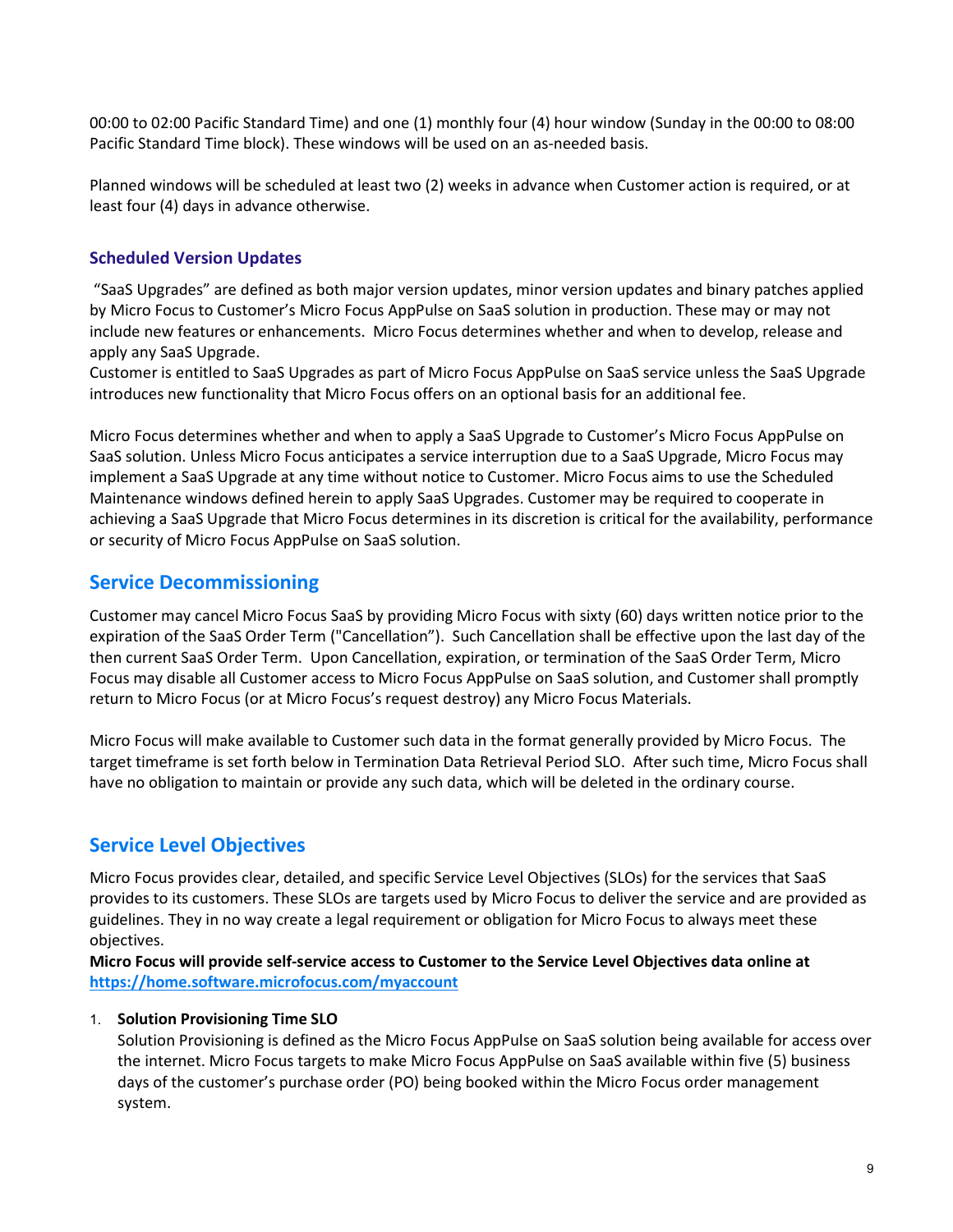Customer is responsible for installing and configuring any additional onsite components for his applications. Any onsite components of the solution are not in scope of the Solution Provisioning Time SLO. Additionally the import of Customer data into the application is not in scope of the Solution Provisioning Time SLO.

## 2. Solution Availability SLO

Solution Availability is defined as the Micro Focus AppPulse on SaaS production application being available for access and use by Customer and its Authorized Users over the Internet. Micro Focus will provide Customer access to the Micro Focus AppPulse on SaaS production application on a twenty-four hour, seven days a week (24x7) basis at a rate of 99.9 % ("Solution Uptime").

#### 3. Measurement Method

Solution Uptime shall be measured by Micro Focus using Micro Focus monitoring software running from a minimum of four global locations with staggered timing.

On a quarterly basis, Solution Support Uptime will be measured using the measurable hours in the quarter (total time minus planned downtime, including maintenance, upgrades, etc.) as the denominator. The numerator is the denominator value minus the time of any outages in the quarter (duration of all outages combined) to give the percentage of available uptime (2,198 actual hours available / 2,200 possible available hours = 99.9% availability).

An "outage" is defined as two consecutive monitor failures within a five-minute period, lasting until the condition has cleared.

#### Boundaries and Exclusions

Solution Uptime shall not apply to any of the following exceptions:

- Overall Internet congestion, slowdown, or unavailability
- Unavailability of generic Internet services (e.g. DNS servers) due to virus or hacker attacks
- Force majeure events as described in the terms of the SaaS agreement
- Actions or omissions of Customer (unless undertaken at the express direction of Micro Focus) or third parties beyond the control of Micro Focus
- Unavailability due to Customer equipment or third-party computer hardware, software, or network infrastructure not within the sole control of Micro Focus
- Scheduled Maintenance
- Scheduled Version Updates

## Online Support Availability SLO

Online Support Availability is defined as the Micro Focus SaaS support portal

https://home.software.microfocus.com/myaccount being available for access and use by Customer and its Authorized Users over the Internet. Micro Focus targets to provide Customer access to the Micro Focus SaaS support portal on a twenty-four hour, seven days a week (24x7) basis at a rate of 99.9% ("Online Support Uptime").

#### 1. Measurement Method

Online Support Uptime shall be measured by Micro Focus using Micro Focus monitoring software running from a minimum of four global locations with staggered timing.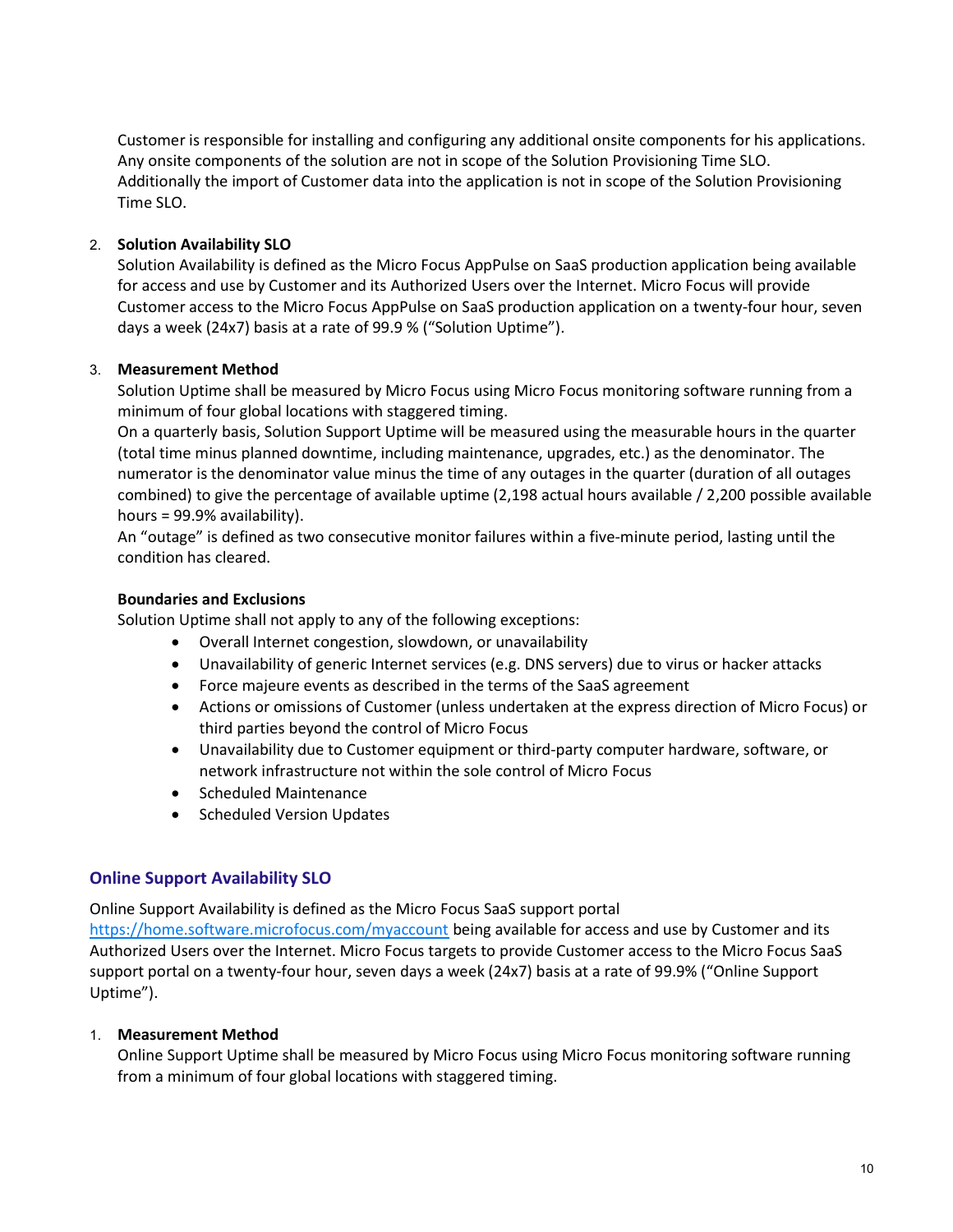On a quarterly basis, Online Support Uptime will be measured using the measurable hours in the quarter (total time minus planned downtime, including maintenance, upgrades, etc.) as the denominator. The numerator is the denominator value minus the time of any outages in the quarter (duration of all outages combined) to give the percentage of available uptime (2,198 actual hours available / 2,200 possible available hours = 99.9 availability).

An "outage" is defined as two consecutive monitor failures within a five-minute period, lasting until the condition has cleared.

## 2. Boundaries and Exclusions

Online Support Uptime shall not apply to any of the following exceptions:

- Overall Internet congestion, slowdown, or unavailability
- Unavailability of generic Internet services (e.g. DNS servers) due to virus or hacker attacks
- Force majeure events as described in the terms of agreement
- Actions or inactions of Customer (unless undertaken at the express direction of Micro Focus) or third parties beyond the control of Micro Focus
- Unavailability due to Customer equipment or third-party computer hardware, software, or network infrastructure not within the sole control of Micro Focus
- Scheduled Maintenance

## Initial SaaS Response Time SLO

The Initial SaaS Response Time refers to the Service Support described herein. It is defined as the acknowledgment of the receipt of a customer request and the assignment of a case number for tracking purposes. Initial SaaS Response will come as an email to the requester and include the case number and links to track it using Micro Focus online customer portal. The Initial SaaS Response Time covers both service request and support requests. Micro Focus targets to provide the Initial SaaS Response no more than one hour after the successful submission of a customer request.

## SaaS Support SLOs

There are two types of SaaS Support SLOs: Service Request and Support Request SLOs.

- The Service Request SLO applies to the majority of routine system requests. This includes functional system requests (product add/move/change), informational, and administrative requests.
- The Support Request SLO applies to issues that are not part of the standard operation of the service and which causes, or may cause, an interruption to or a reduction in the quality of that service.

The Response and Resolution Targets are provided as guidelines and represent typical request processing by Micro Focus SaaS support teams. They in no way create a legal requirement or obligation for Micro Focus to always respond in the stated time. The Response and Resolution Targets, including their scope and determining factors (such as impact and urgency), are further described at https://home.software.microfocus.com/myaccount/slo/.

## Termination Data Retrieval Period SLO

The Termination Data Retrieval Period is defined as the length of time in which the customer can retrieve a copy of their customer Micro Focus AppPulse on SaaS data from Micro Focus. Micro Focus targets to make available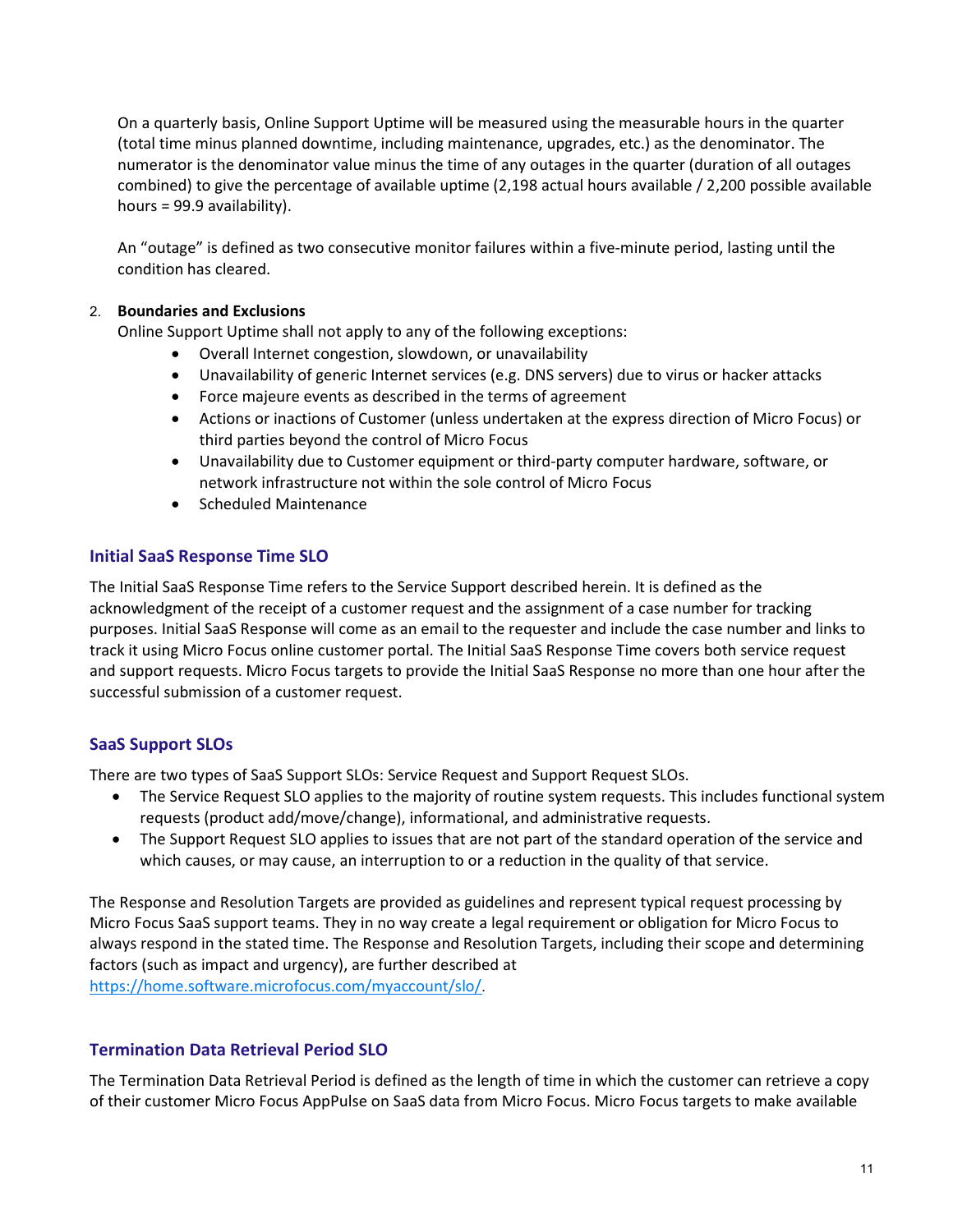such data for download in the Micro Focus AppPulse on SaaS format generally provided by Micro Focus for 30 days following the termination of the SaaS Order Term.

# Standard Service Requirements

## Roles and Responsibilities

This section describes general Customer and Micro Focus responsibilities relative to the Micro Focus service. Micro Focus's ability to fulfill its responsibilities relative to SaaS is dependent upon Customer fulfilling the responsibilities described below and elsewhere herein:

| <b>SaaS Delivery Components</b>      |   |
|--------------------------------------|---|
| <b>LDAP Integration</b>              |   |
| <b>Single Sign-on Support</b>        | O |
| <b>External Integrations Support</b> | O |
| $\checkmark$ = Included              |   |
| $O =$ Optional for a fee             |   |

#### Customer Roles and Responsibilities

| <b>Customer Role</b>   | <b>Responsibilities</b>                                                                                                                   |
|------------------------|-------------------------------------------------------------------------------------------------------------------------------------------|
| <b>Business owner</b>  | Owns the business relationship between the customer and<br>$\bullet$<br>Micro Focus                                                       |
|                        | Owns the business relationship with the range of departments<br>$\bullet$<br>and organizations using Micro Focus AppPulse on SaaS Service |
|                        | Manages contract issues<br>$\bullet$                                                                                                      |
| <b>Project Manager</b> | Coordinates customer resources as necessary<br>Serves as the point of contact between the customer and<br>$\bullet$                       |
|                        | <b>Micro Focus</b>                                                                                                                        |
|                        | Drives communication from the customer side<br>٠                                                                                          |
|                        | Serves as the point of escalation for issue resolution and<br>$\bullet$<br>service-related issues                                         |
| Administrator          | Serves as the first point of contact for Micro Focus AppPulse<br>$\bullet$<br>on SaaS Service end users for problem isolation             |
|                        | Performs Micro Focus AppPulse on SaaS Service<br>$\bullet$<br>administration                                                              |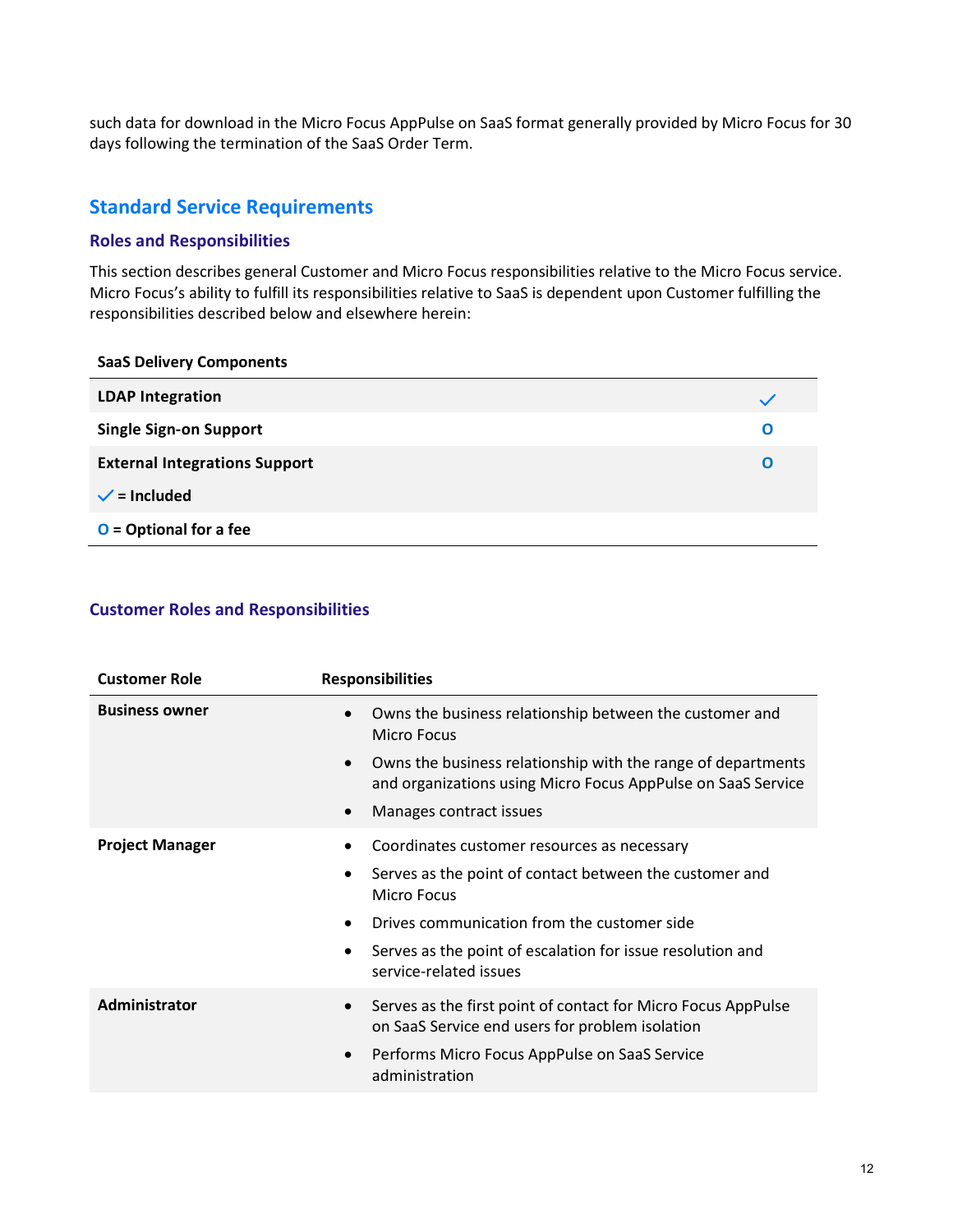|                              | Provides tier-1 support and works with Micro Focus to provide<br>$\bullet$<br>tier-2 support                                    |
|------------------------------|---------------------------------------------------------------------------------------------------------------------------------|
|                              | Coordinates end-user testing as required<br>$\bullet$                                                                           |
|                              | Leads ongoing solution validation<br>$\bullet$                                                                                  |
|                              | Trains the end-user community<br>$\bullet$                                                                                      |
|                              | Coordinates infrastructure-related activities at the customer<br>site                                                           |
|                              | Owns any customization<br>$\bullet$                                                                                             |
| <b>Subject Matter Expert</b> | Leverages the product functionality designed by Customer's<br>$\bullet$<br>Micro Focus AppPulse on SaaS Service administrators. |
|                              | Provides periodic feedback to the Micro Focus AppPulse on<br>$\bullet$<br>SaaS Service Administrator                            |

## Micro Focus Roles and Responsibilities

| <b>Micro Focus Role</b>                 | <b>Responsibilities</b>                                                                                                                                                                                                                                    |
|-----------------------------------------|------------------------------------------------------------------------------------------------------------------------------------------------------------------------------------------------------------------------------------------------------------|
| <b>Customer Service Centre</b><br>(CSC) | Primary point of contact for service requests. The customer<br>$\bullet$<br>can contact the Service Operations Center for all services<br>such as support and maintenance, or issues regarding<br>availability of the Micro Focus AppPulse on SaaS Service |
|                                         | Provides 24x7 application support<br>$\bullet$                                                                                                                                                                                                             |
| <b>Operations staff (Ops)</b>           | Monitors the Micro Focus systems and Micro Focus<br>$\bullet$<br>AppPulse on SaaS Service for availability                                                                                                                                                 |
|                                         | Performs system-related tasks such as backups, archiving,<br>$\bullet$<br>and restoring instances according to Micro Focus's standard<br>practices                                                                                                         |
|                                         | Provides 24x7 SaaS infrastructure support<br>٠                                                                                                                                                                                                             |

## Assumptions and Dependencies

This Service Description is based upon the following assumptions and dependencies between the Customer and Micro Focus:

- Customer must have internet connectivity to access this Micro Focus AppPulse on SaaS Service.
- Micro Focus AppPulse on SaaS Service will be performed remotely and delivered in English only.
- A SaaS Order term is valid for a single application deployment, which cannot be changed during the SaaS Order term.